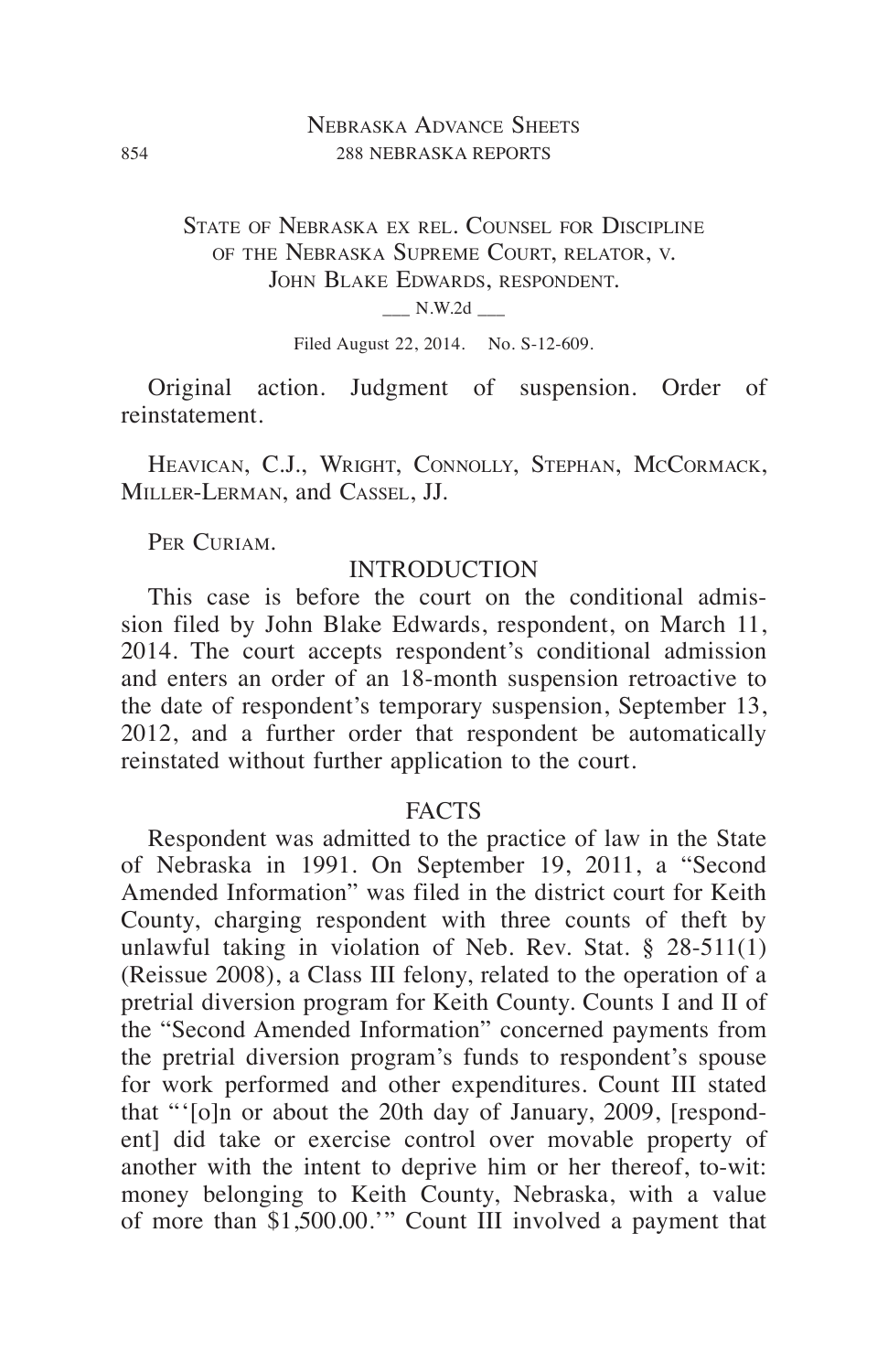respondent had made to a nonprofit youth organization from the pretrial diversion program's funds.

Respondent was tried on the three counts, and on June 22,  $2012$ , he was found guilty of Count III. On August 15, respondent was sentenced to 36 months' community-based probation, which included 9 months' house arrest. Respondent was ordered to complete 1,200 hours of community service, to make restitution in the amount of \$3,691.09, to obtain psychological counseling, and to complete such cognitive behavior modification programs as directed by the probation office. As a result of his conviction, respondent was temporarily suspended by this court on September 13 and complied with Neb. Ct. R.  $\S$  3-316 (rev. 2014) on October 12. Respondent has not been reinstated.

Respondent appealed his conviction, and on August 2, 2013, this court reversed his conviction and remanded the cause for a new trial. See *State v. Edwards*, 286 Neb. 404, 837 N.W.2d 81 (2013). On December 12, as a result of a plea agreement, the State filed its "Fourth Amended Information" containing one count against respondent. Count I of the "Fourth Amended Information" stated that respondent had violated Neb. Rev. Stat. § 28-924 (Reissue 2008), official misconduct, a Class II misdemeanor.

Pursuant to the plea agreement, respondent pled guilty to Count I contained in the "Fourth Amended Information." In support of respondent's plea, the State and respondent agreed to submit to the court a written "Factual Basis" for the plea. The district court accepted respondent's plea, and on February 14, 2014, respondent was sentenced to a fine of \$500 and 30 days in jail with work release. He was ordered to pay the costs related to the proceeding.

On March 11, 2014, with the agreement of the Counsel for Discipline, respondent filed a conditional admission with this court, pursuant to Neb. Ct. R. § 3-313 (rev. 2014) of the disciplinary rules, in which he conditionally admitted that he violated Neb. Ct. R. of Prof. Cond. § 3-508.4(b) (misconduct). Respondent knowingly chose not to challenge or contest the truth of the matters conditionally admitted and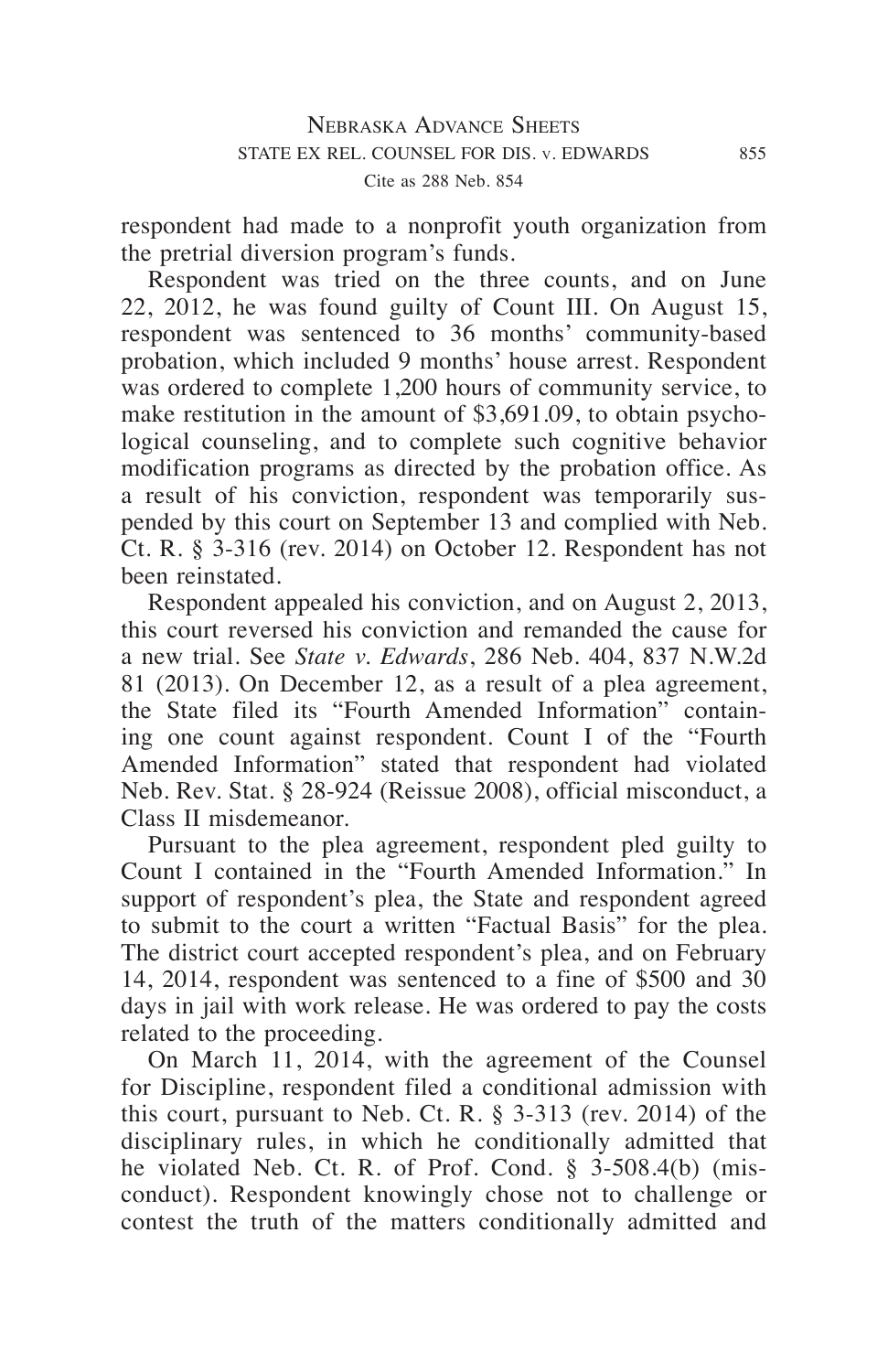waived all proceedings against him in connection therewith in exchange for an 18-month suspension, retroactive to the date of his temporary suspension, September 13, 2012, and that he be automatically reinstated without further application to this court.

The proposed conditional admission was approved and was accompanied by a declaration stating that respondent's proposed discipline is appropriate under the circumstances.

Upon due consideration, we approve the conditional admission and order an 18-month suspension retroactive to the date of respondent's temporary suspension, September 13, 2012. We further order that respondent be automatically reinstated without further application to the court.

# ANALYSIS

Section 3-313, which is a component of our rules governing procedures regarding attorney discipline, provides in pertinent part:

(A) At any time prior to the Clerk's entering a Formal Charge against a Respondent on the docket of the Court, the Respondent may file with the Clerk a conditional admission of a Grievance or of a Complaint in exchange for a stated form of consent judgment of discipline as to all or a part of the Grievance or Complaint pending against him or her as determined to be appropriate by the Counsel for Discipline and the appropriate Committee on Inquiry; such conditional admission is subject to approval by the Court. The conditional admission shall include a written statement that the Respondent knowingly admits or knowingly does not challenge or contest the truth of the matter or matters conditionally admitted and waives all proceedings against him or her in connection therewith. If a tendered conditional admission is not finally approved as above provided, it may not be used as evidence against the Respondent in any way.

Pursuant to § 3-313, and given the conditional admission, we find that respondent knowingly does not challenge or contest the matters conditionally admitted. We further determine that by his conduct, respondent violated conduct rule